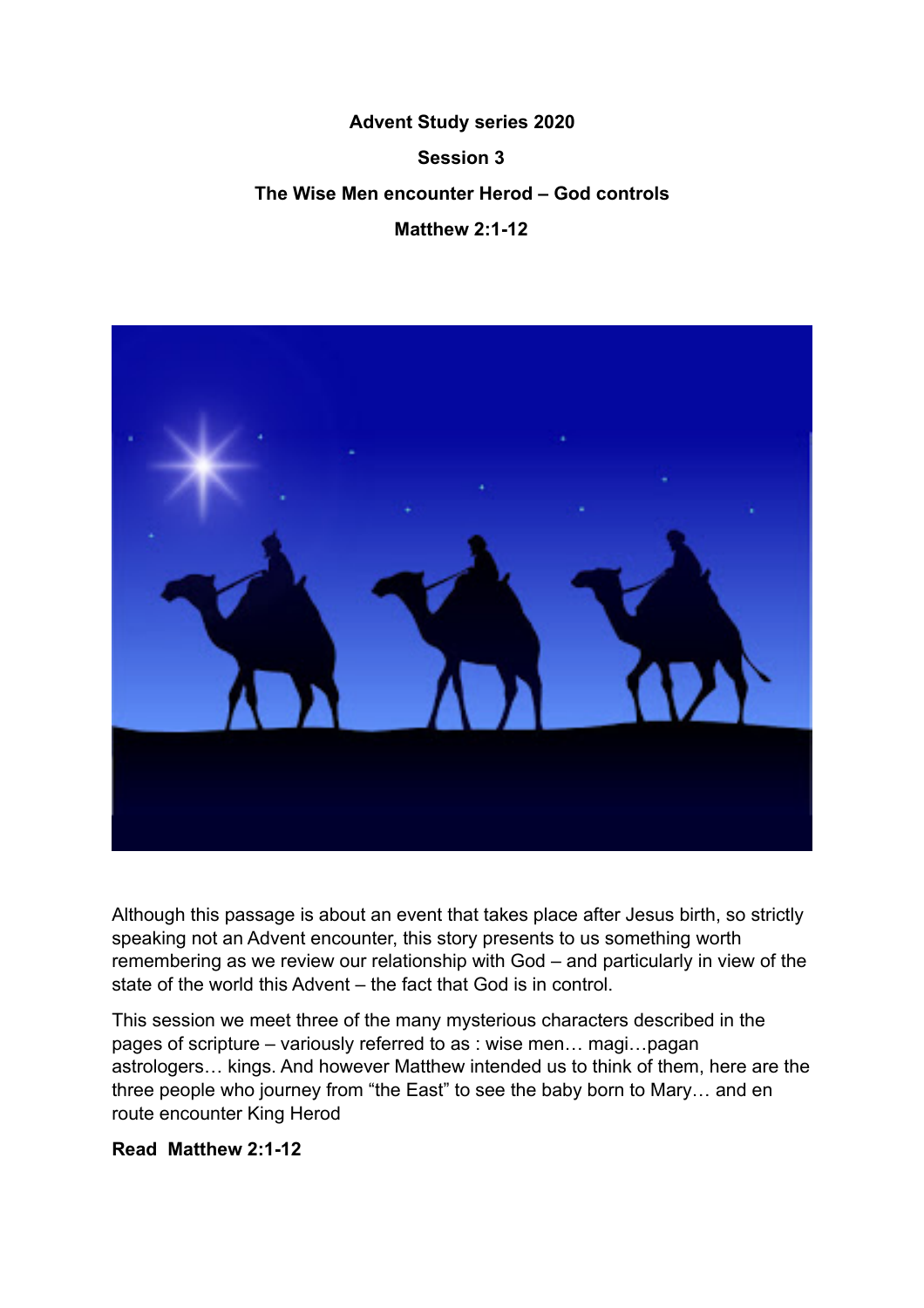Sound familiar? Here we have a well-known, vivid and colourful passage. Imagine the robes they wore! Smell the frankincense and myrrh! ... Smell the camels!! With the angels and shepherds, these three form an integral part of our composite picture of the nativity…

… But did they exist outside of Matthew's narrative?

## *A word about historical accuracy*…

This story throws up some challenging questions so let's think about three of them. First, why is Matthew the only gospel writer to mention them?

Secondly, why would any non-Jew (even if they had access to Jewish scriptures) be interested enough in a baby born in Israel (even if they believed he would be a king) to make a long and arduous journey to see him?

And ( looking ahead to verses 13-19) why are there no records in the other gospels or from Jewish historians from the period, mentioning this order of Herod's to kill infants?

With the eyes of faith we can respond to each of these questions… So what is your response?

In later Christian tradition, as believers sought to understand the nativity narrative in the light of Old Testament scriptures, (eg Psalm 72:10, Isaiah 60:10), these visitors became Kings, and later still acquired the names Balthasar, Melchior and Caspar, names pointing to peoples beyond the borders of Israel's land.

Now – deep breath – let's be brave and sit with the idea, held by many scholars, that this was a *small* story Matthew may have embellished from legend or even made up, to serve the *big* purpose of his gospel: to reveal Jesus as the light of – and to – the world. (Remember his gospel ends with Jesus instruction to his followers to go and make disciples of all nations)

How does Matthew's account of the visit of the Wise Men serve this big purpose? (It might help to look up **Isaiah 53…)** 

Whatever we make of the visit of the Wise Men, we can certainly say that Matthew had a strong reason to include this in the opening of his gospel.

Jesus born in Bethlehem, to a virgin, fulfils God's plan – and Jewish prophesy – but he is rejected by those to whom he was sent and is instead sought out, recognised and worshipped by Gentiles. So let's think about the Wise Men and their encounter with King Herod…

*Our preparations have been made and all is now in readiness for our journey. The camels are loaded, the gifts we will take safely are stowed in our bags. My servant Spiros tells me many think we are deluded, that we have mis-interpreted*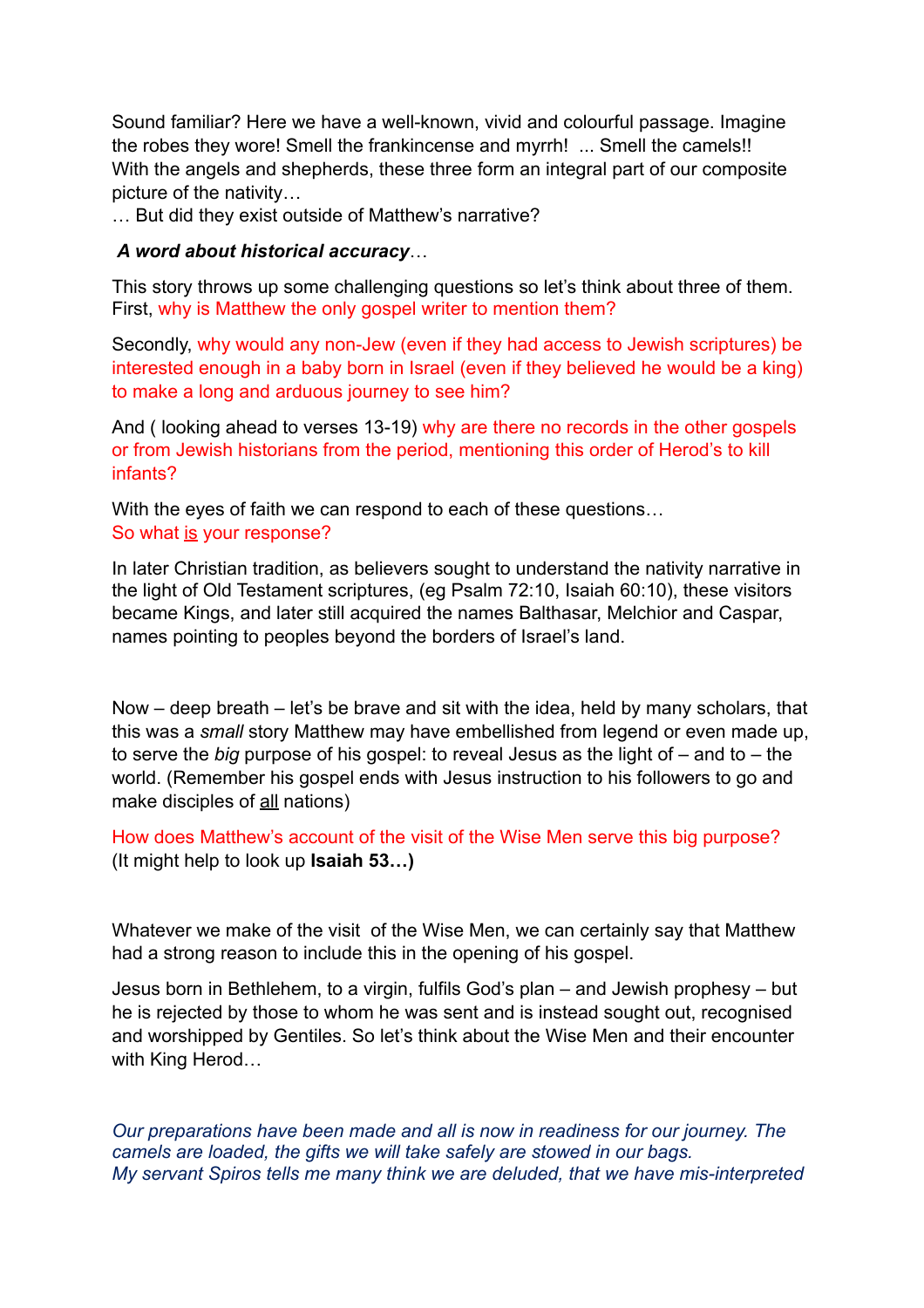*the stars. But I hold firm. I, Balthasar, am advanced in years and in the course of my lifetime I have studied philosophy, astronomy and the writings of the world's cultures and can claim, I think, that there is no-one more able at reading the course of human events from the movements in the heavens.* 

*I am not wrong! My astral observations, supported by those of my companions for the journey, and by my knowledge of sacred writings, have convinced me that something spectacular has happened. A child has been born – a child who will become a king… I have a strange urge to meet him.* 

*It has been difficult for Melchior and Caspar. They each act as advisers who interpret their King's dreams and the Kings are anxious at the thought of their departure and long absence from their respective country…* 

*They call me Herod the Great, and rightly so. I am Great! I was Governor of Galilee before following my father to become King of Judea. I rule a proud nation and I have friends in high places! Mark Antony and I were chariot racing only last week… One needs to be in with the Romans. Power and fortune lie in their gift... But after my father's conversion I am a good Jew too. I follow the dietary rules and you would not believe how much money I have spent renovating the Temple… I have many wives, many sons and probably many daughters, although they are of little account … I am Great … but I am not happy.* 

*I have enemies within my gates and beyond the city walls. With my posse of guards I still fear for my life each time I leave my palace but who is to say an attack will come from a stranger? I have a food taster but still I cannot eat without fear that any morsel could be poisoned. Even my sons plot against me. All want to be king. Some are weak but others were a real threat and I had no choice but to arrange the murder of those I feared. I will kill anyone who threatens me…* 

*As we had expected, it has been a long, slow journey, following the star that has shone so brightly each night. We are used to sleeping during the day to be awake to study the stars in the hours of darkness but even so, we are weary.*  We have moved steadily west but we do not know precisely where to find the child *we seek, So, as the star beckoned us towards Jerusalem, the capital of the kingdom of Judea, holy city of the Jews, we have decided to make enquiries at the court of their King, Herod the Great.*

*They came to my palace without warning. Three men dressed in fine garments – intelligent, learned, educated … obviously well born and of high rank in their own countries. My chief adviser conveyed the purpose of their visit – to find a child who has been born to be King of the Jews. One would have expected them to seek such a child in my household – that would explain their arrival here – but it seems they wanted directions to a place away from Jerusalem. Some nonsense about following a star…* 

*But I was afraid… I know my scriptures, I know the Jewish Messiah is expected… but surely not now! So while they accepted our hospitality I quickly summoned all my advisers and the religious leaders and asked them to remind me where the prophets said Messiah would come from. ..* 

*The palace was a tense place, whispers, furtive glances, unsmiling people. We could almost smell a fear in the air and when we were summoned to stand before the*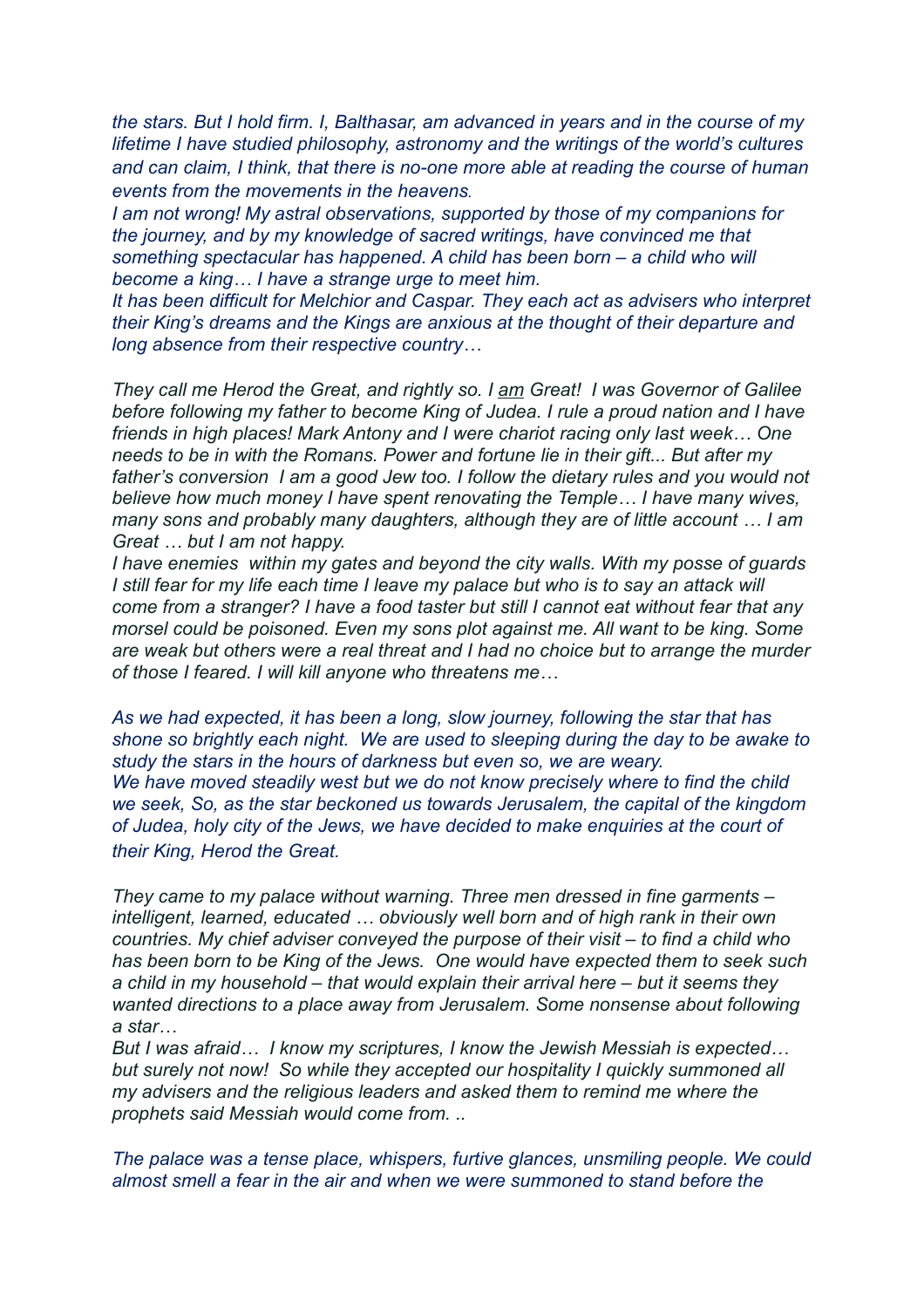*throne of Herod, we could understand why. We did not need to confer to know that none of us trusted the man or his motivation. Arrogance and fear were both evident in his demeanour and cruelty was audible in his voice. We made haste to agree to his request that we find the child in Bethlehem and send him word of the infant's exact whereabouts – so we could leave quickly.* 

*They will return with the information I seek. Then I will have the child killed. I am Herod the Great. There can be no other King of Judah.* 

*To our surprise ,'our' star stopped moving over a cave on the outskirts of the tiny town of Bethlehem, about six miles from Jerusalem. Much bewildered but strangely moved by joy, we climbed down from our camels to see a man, like me advanced in years, standing at the entrance, as if on guard. He moved aside to let us peer in. And what an unexpected sight! A young girl sitting beside a cattle feeding trough, that held a baby, wrapped in cloth, fast asleep. There was a stillness there and a peace that we had not felt before or since and reluctant to break the silence, we quietly returned to our camels, unpacked our gifts and, still silent, went into the cave, to give them to the young girl, clearly the infant's mother. But the baby was now awake so we presented them to him – Melchior's Frankincense, Caspar's Myrrh and finally my Gold…* 

God is clearly in control of events in this story. How do we see this in the journey of the Wise Men? How do we see this is their meeting with Herod?

"*Surely not now!"* 

Although he seems to have forgotten Micah's naming of Bethlehem as the place from which Israel's ruler would come ( Micah 5:2), Herod knew that the Jews should expect the arrival of their Messiah. But he was not prepared for this. Instead he tries to control events around him to ensure his safety and survival.

 As Christians we believe this first coming of Messiah happened with the arrival of the Bethlehem baby and we know from the same scriptures Herod would have known and from our New Testament (eg 1 Thessalonians 4:16, James 5:7-9, 1 Corinthians 15:23-24) that we are to expect God to come into our human world a second and final time.

Are we prepared ? To what extent and in what way(s) are we trying to control events around us, our own lives and destiny?

"God handles the controls and we steer…" How far would you agree or disagree with this statement?

Should we expect God to handle the controls? How do we balance fulfilling our responsibilities and allowing God to control?

*Finally, let's turn to worship.*